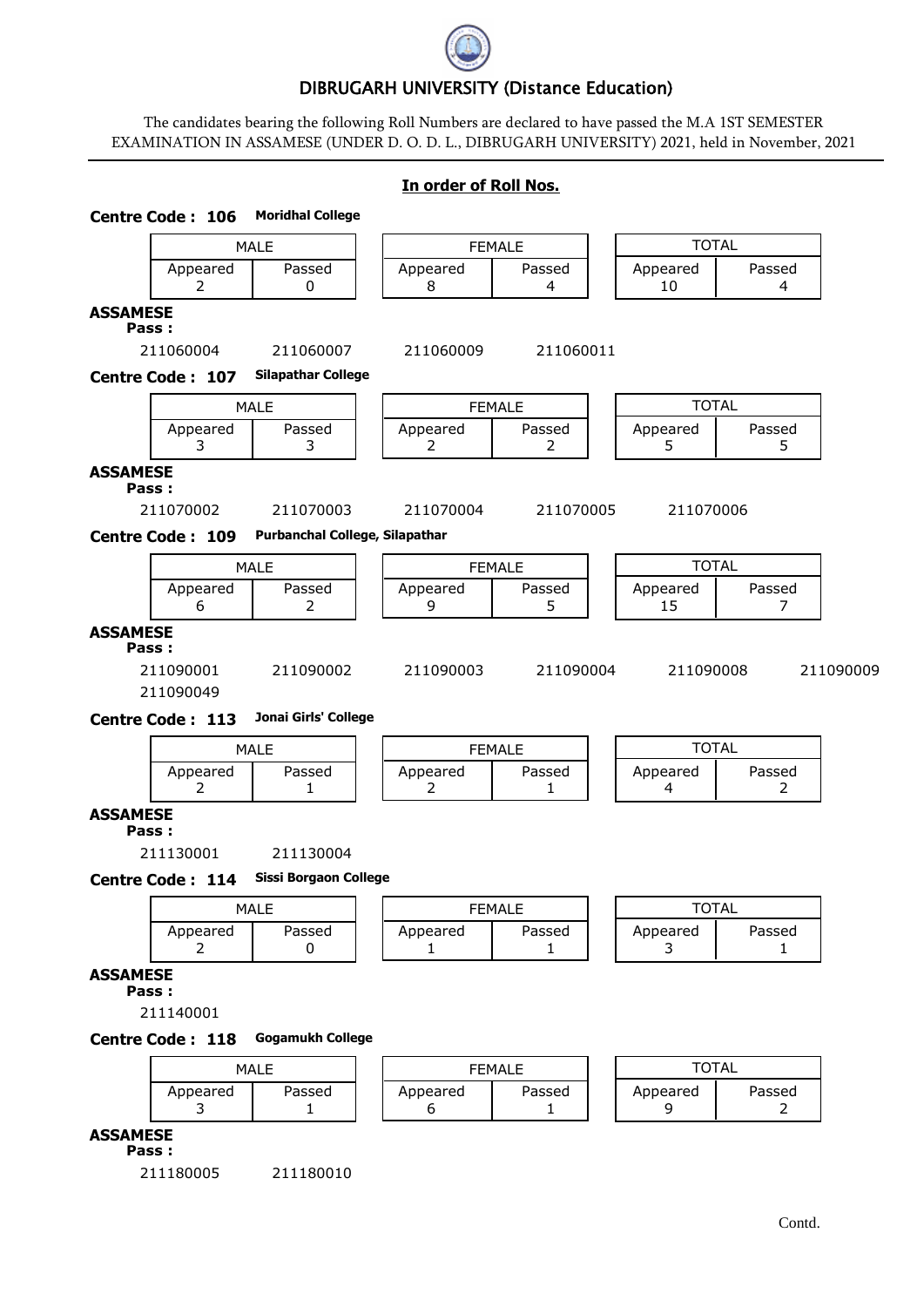|                          | Centre Code: 123        |                                                | PASCHIM JONAI COLLEGE, DEKAPAM        |                              |   |                |              |           |
|--------------------------|-------------------------|------------------------------------------------|---------------------------------------|------------------------------|---|----------------|--------------|-----------|
|                          |                         | <b>MALE</b>                                    |                                       | <b>FFMAIF</b>                |   | <b>TOTAL</b>   |              |           |
|                          | Appeared<br>4           | Passed<br>3                                    | Appeared<br>3                         | Passed<br>$\overline{2}$     |   | Appeared<br>7  | Passed<br>5  |           |
| <b>ASSAMESE</b><br>Pass: |                         |                                                |                                       |                              |   |                |              |           |
|                          | 211230006               | 211230007                                      | 211230009                             | 211230010                    |   | 211230029      |              |           |
|                          | <b>Centre Code: 125</b> |                                                | BORDOIBAM NCD DEGREE COLLEGE, DHEMAJI |                              |   |                |              |           |
|                          |                         | <b>MALE</b>                                    |                                       | <b>FEMALE</b>                |   | <b>TOTAL</b>   |              |           |
|                          | Appeared<br>5           | Passed<br>5                                    | Appeared<br>3                         | Passed<br>3                  |   | Appeared<br>8  | Passed<br>8  |           |
| <b>ASSAMESE</b><br>Pass: |                         |                                                |                                       |                              |   |                |              |           |
|                          | 211250001<br>211250015  | 211250002<br>211250016                         | 211250003                             | 211250004                    |   | 211250006      |              | 211250007 |
|                          | <b>Centre Code: 203</b> | L.T.K. College                                 |                                       |                              |   |                |              |           |
|                          |                         | <b>MALE</b>                                    |                                       |                              |   | <b>TOTAL</b>   |              |           |
|                          | Appeared<br>3           | Passed<br>1                                    | Appeared<br>3                         | <b>FEMALE</b><br>Passed<br>2 |   | Appeared<br>6  | Passed<br>3  |           |
| <b>ASSAMESE</b>          |                         |                                                |                                       |                              |   |                |              |           |
| Pass:                    |                         |                                                |                                       |                              |   |                |              |           |
|                          | 212030001               | 212030004<br><b>Lakhimpur Commerce College</b> | 212030006                             |                              |   |                |              |           |
|                          | <b>Centre Code: 205</b> |                                                |                                       |                              |   |                |              |           |
|                          |                         | <b>MALE</b>                                    |                                       | <b>FEMALE</b>                |   | <b>TOTAL</b>   | Passed       |           |
|                          | Appeared<br>1.          | Passed<br>0                                    | Appeared<br>6                         | Passed<br>4                  |   | Appeared<br>7  | 4            |           |
| <b>ASSAMESE</b><br>Pass: |                         |                                                |                                       |                              |   |                |              |           |
|                          | 212050013               | 212050016                                      | 212050017                             | 212050055                    |   |                |              |           |
|                          | <b>Centre Code: 210</b> | <b>Kherajkhat College</b>                      |                                       |                              | ౼ |                |              |           |
|                          | Appeared                | <b>MALE</b><br>Passed                          | Appeared                              | <b>FEMALE</b><br>Passed      |   | <b>TOTAL</b>   | Passed       |           |
|                          | 4                       | 2                                              | 5.                                    | 2                            |   | Appeared<br>9  | 4            |           |
| <b>ASSAMESE</b><br>Pass: |                         |                                                |                                       |                              |   |                |              |           |
|                          | 212100001               | 212100002                                      | 212100004                             | 212100007                    |   |                |              |           |
|                          | <b>Centre Code: 216</b> | <b>Subansiri College</b>                       |                                       |                              |   |                |              |           |
|                          |                         | <b>MALE</b>                                    |                                       | <b>FEMALE</b>                |   | <b>TOTAL</b>   |              |           |
|                          | Appeared<br>14          | Passed<br>12                                   | Appeared<br>9                         | Passed<br>8                  |   | Appeared<br>23 | Passed<br>20 |           |
| <b>ASSAMESE</b><br>Pass: |                         |                                                |                                       |                              |   |                |              |           |
|                          | 212160017               | 212160018                                      | 212160019                             | 212160020                    |   | 212160021      |              | 212160022 |
|                          | 212160023               | 212160024                                      | 212160027                             | 212160028                    |   | 212160029      |              | 212160030 |
|                          | 212160031               | 212160032                                      | 212160033                             | 212160034                    |   | 212160035      |              | 212160036 |
|                          | 212160037               | 212160070<br><b>Rengam Subansiri College</b>   |                                       |                              |   |                |              |           |
|                          | <b>Centre Code: 217</b> |                                                |                                       |                              |   |                |              |           |
|                          |                         | <b>MALE</b>                                    |                                       | <b>FEMALE</b>                |   | <b>TOTAL</b>   |              |           |

Appeared | Passed | | Appeared | Passed | | Appeared | Passed 1 | 0 | | 2 | | 2 | | 3 | 2

**ASSAMESE**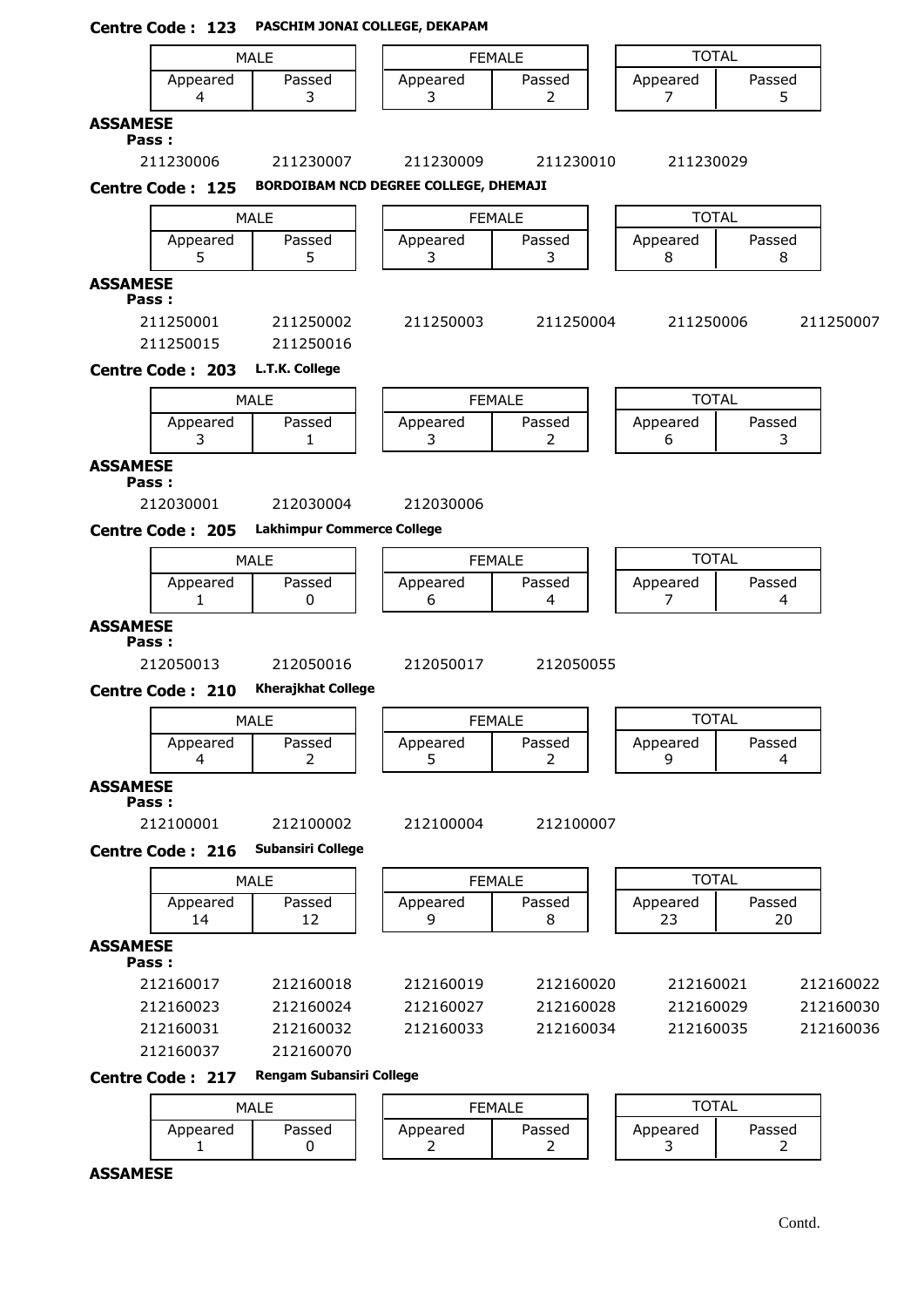**Pass :**

212170001 212170002



| MALE               |  |  |          | <b>FEMALE</b> | TOTAL    |        |
|--------------------|--|--|----------|---------------|----------|--------|
| Passed<br>Appeared |  |  | Appeared | Passed        | Appeared | Passed |

### **ASSAMESE**

**Withheld for Official Reason values (IA) :**

212220001 212220002 212220003 212220004 212220006

**Centre Code : 301 D.R. College**

| MALE     |        |  | <b>FEMALE</b>  |        |  | TOTAL          |        |  |  |
|----------|--------|--|----------------|--------|--|----------------|--------|--|--|
| Appeared | Passed |  | Appeared<br>74 | Passed |  | Appeared<br>28 | Passed |  |  |

## **ASSAMESE**

**Pass :**

213010020

### **Centre Code : 302 Golaghat Commerce College**

| MALE          |        | <b>FEMALE</b> |        |  | <b>TOTAL</b> |        |
|---------------|--------|---------------|--------|--|--------------|--------|
| Appeared<br>- | Passed | Appeared      | Passed |  | Appeared     | Passed |

### **ASSAMESE**

**Withheld for Official Reason values (IA) :**

213020029

# **Centre Code : 401 J.B. COLLEGE**

| MALE     |        |  | <b>FEMALE</b>  |        |  | TOTAL          |             |
|----------|--------|--|----------------|--------|--|----------------|-------------|
| Appeared | Passed |  | Appeared<br>18 | Passed |  | Appeared<br>ᄼᅩ | Passed<br>- |

| FFMAI F  |        |  |  |  |  |  |  |
|----------|--------|--|--|--|--|--|--|
| Appeared | Passed |  |  |  |  |  |  |
|          |        |  |  |  |  |  |  |

| TOTAL    |        |  |  |  |  |  |  |  |  |
|----------|--------|--|--|--|--|--|--|--|--|
| Appeared | Passed |  |  |  |  |  |  |  |  |
|          |        |  |  |  |  |  |  |  |  |

### **ASSAMESE**

**Pass :**

214010010 214010014

**Centre Code : 403 Jorhat College**

| MALE                    |  |  | <b>FEMALE</b> |        |  | <b>OTAL</b>        |  |  |
|-------------------------|--|--|---------------|--------|--|--------------------|--|--|
| Passed<br>Appeared<br>- |  |  | Appeared      | Passed |  | Passed<br>Appeared |  |  |

## **ASSAMESE**

**Pass :**

214030038 214030039

#### **Centre Code : 404 Bahona College**

| MALE     |        | <b>FEMALE</b> |          |        | <b>TOTAL</b> |        |
|----------|--------|---------------|----------|--------|--------------|--------|
| Appeared | Passed |               | Appeared | Passed | Appeared     | Passed |

#### **ASSAMESE**

## **Withheld for Official Reason values (IA) :**

214040006

## **Centre Code : 406 Cinnamara College**

| MALE     |        |  | <b>FFMALF</b> |        |  |          |        |  |
|----------|--------|--|---------------|--------|--|----------|--------|--|
| Appeared | Passed |  | Appeared      | Passed |  | Appeared | Passed |  |

### **ASSAMESE**

**Pass :**

214060002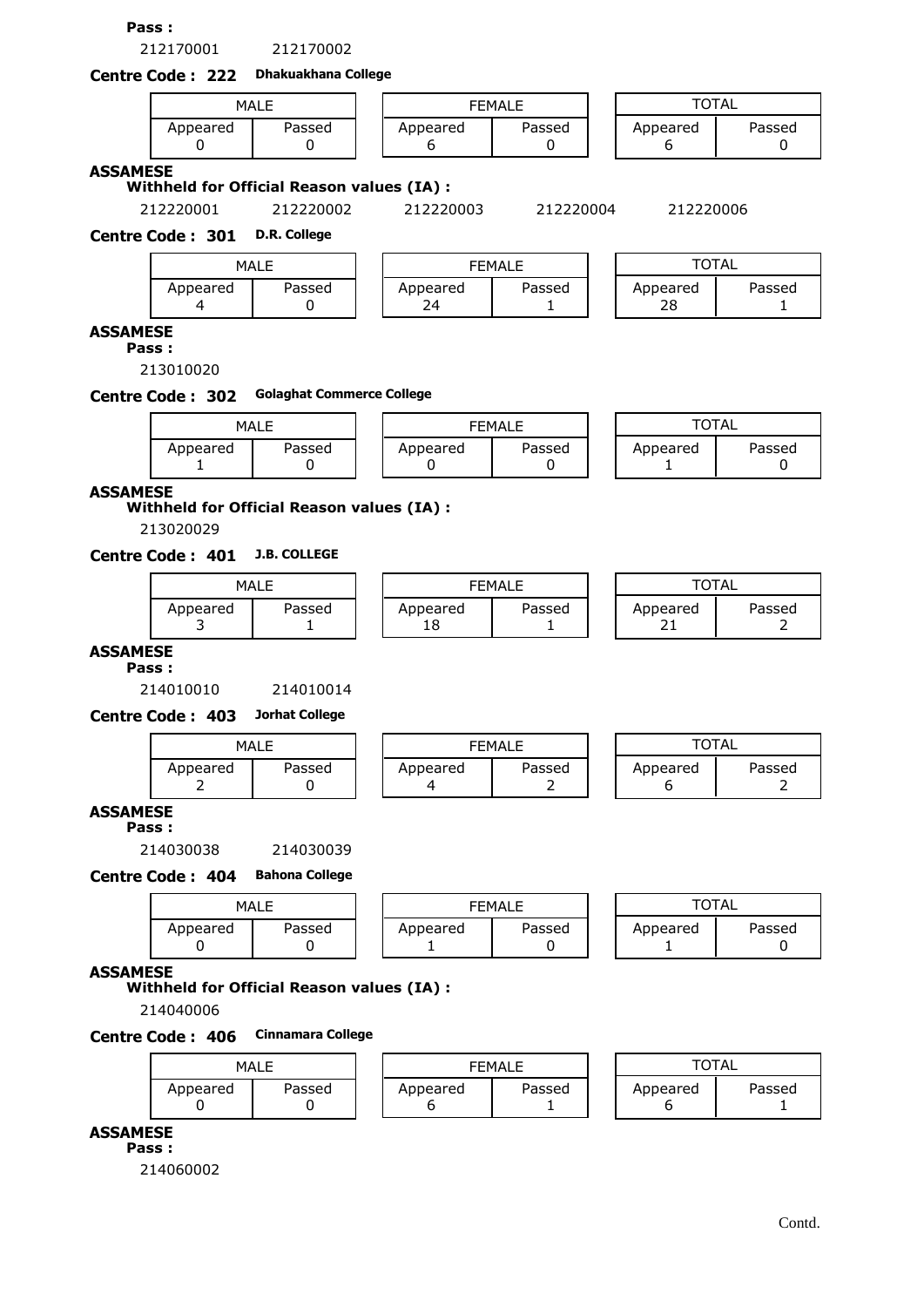## **Centre Code : 412 Rangachahi College**

| MALE     |        |  |          | <b>FEMALE</b> |          | `TAL   |
|----------|--------|--|----------|---------------|----------|--------|
| Appeared | Passed |  | Appeared | Passed        | Appeared | Passed |

### **ASSAMESE**

**Withheld for Official Reason values (IA) :**

214120002

## **Centre Code : 413 Majuli College**

|               | MALE   |          | FEMALE | TOTAL    |        |  |
|---------------|--------|----------|--------|----------|--------|--|
| Appeared<br>- | Passed | Appeared | Passed | Appeared | Passed |  |

#### **ASSAMESE Pass :**

214130004 214130009

**Centre Code : 501 Sibsagar College, Joysagar**

|                          |                  | MALE                  |                | <b>FEMALE</b> | <b>TOTAL</b>   |        |    |           |  |
|--------------------------|------------------|-----------------------|----------------|---------------|----------------|--------|----|-----------|--|
|                          | Appeared         | Passed                | Appeared<br>11 | Passed        | Appeared<br>15 | Passed | 10 |           |  |
| <b>ASSAMESE</b><br>Pass: |                  |                       |                |               |                |        |    |           |  |
|                          | 215010002        | 215010003             | 215010004      | 215010005     | 215010006      |        |    | 215010008 |  |
|                          | 215010011        | 215010014             | 215010015      | 215010016     |                |        |    |           |  |
|                          | Centre Code: 504 | S.P.P. College, Namti |                |               |                |        |    |           |  |

|          | MALE   |          | <b>FEMALE</b> |          | TOTAL  |
|----------|--------|----------|---------------|----------|--------|
| Appeared | Passed | Appeared | Passed        | Appeared | Passed |

## **ASSAMESE**

**Pass :**

215040001

### **Centre Code : 505 Sibsagar Girls' College**

|                          |           | <b>MALE</b> |                | <b>FEMALE</b> |  |                | <b>TOTAL</b> |           |  |  |
|--------------------------|-----------|-------------|----------------|---------------|--|----------------|--------------|-----------|--|--|
|                          | Appeared  | Passed      | Appeared<br>10 | Passed        |  | Appeared<br>12 | Passed       |           |  |  |
| <b>ASSAMESE</b><br>Pass: |           |             |                |               |  |                |              |           |  |  |
|                          | 215050001 | 215050002   | 215050003      | 215050004     |  | 215050006      |              | 215050007 |  |  |
|                          | 215050008 | 215050009   | 215050010      |               |  |                |              |           |  |  |

**Centre Code : 506 Sibsagar Commerce College**

|          | MALE   |          | FEMALE | TOTAL         |        |
|----------|--------|----------|--------|---------------|--------|
| Appeared | Passed | Appeared | Passed | Appeared<br>- | Passed |

#### **ASSAMESE**

#### **Withheld for Official Reason values (IA) :**

215060041 215060048

### **Centre Code : 508 Gargaon College**

| MALE     |        |  |                        | FEMALE | <b>TOTAL</b>          |        |
|----------|--------|--|------------------------|--------|-----------------------|--------|
| Appeared | Passed |  | Appeared<br><b>. .</b> | Passed | Appeared<br>- 1<br>∸∸ | Passed |

**ASSAMESE**

**Pass :**

215080025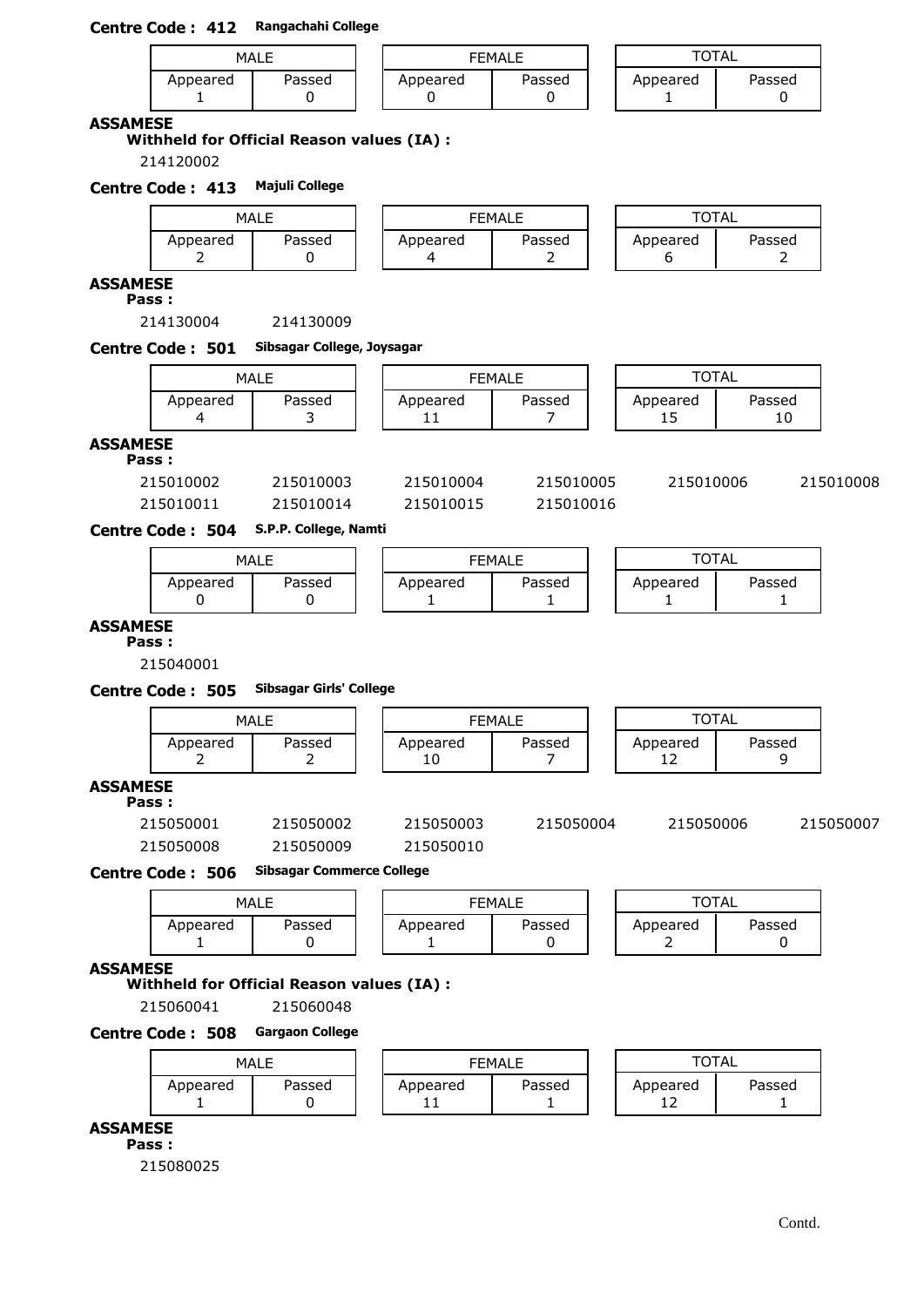## **Centre Code : 519 Moran College**

|          | MALE   |          | FEMALE | TAL           |        |
|----------|--------|----------|--------|---------------|--------|
| Appeared | Passed | Appeared | Passed | Appeared<br>- | Passed |

### **ASSAMESE**

## **Withheld for Official Reason values (IA) :**

215190002 215190003

## **Centre Code : 600 DIRECTORATE OF OPEN & DISTANCE LEARNING, DIBRUGARH UNIVERSITY**

|                 |                         | <b>MALE</b>                                |                 | <b>FEMALE</b>            |  | <b>TOTAL</b>    |                          |           |  |
|-----------------|-------------------------|--------------------------------------------|-----------------|--------------------------|--|-----------------|--------------------------|-----------|--|
|                 | Appeared<br>26          | Passed<br>3                                | Appeared<br>154 | Passed<br>17             |  | Appeared<br>180 | Passed<br>20             |           |  |
| <b>ASSAMESE</b> | Pass:                   |                                            |                 |                          |  |                 |                          |           |  |
|                 | 216000023               | 216000029                                  | 216000034       | 216000094                |  | 216000203       |                          | 216000210 |  |
|                 | 216000266               | 216000273                                  | 216000298       | 216000307                |  | 216000373       |                          | 216000609 |  |
|                 | 216000628               | 216000640                                  | 216000644       | 216000768                |  | 216000769       |                          | 216000770 |  |
|                 | 216000786               | 216000803                                  |                 |                          |  |                 |                          |           |  |
|                 |                         | Withheld for Official Reason values (IA) : |                 |                          |  |                 |                          |           |  |
|                 | 216000125               | 216000693                                  |                 |                          |  |                 |                          |           |  |
|                 | Centre Code: 616        | <b>Duliajan College</b>                    |                 |                          |  |                 |                          |           |  |
|                 |                         | <b>MALE</b>                                |                 | <b>FEMALE</b>            |  | <b>TOTAL</b>    |                          |           |  |
|                 | Appeared<br>1           | Passed<br>0                                | Appeared<br>6   | Passed<br>4              |  | Appeared<br>7   | Passed<br>4              |           |  |
| <b>ASSAMESE</b> | Pass:                   |                                            |                 |                          |  |                 |                          |           |  |
|                 | 216160001               | 216160003                                  | 216160004       | 216160006                |  |                 |                          |           |  |
|                 | <b>Centre Code: 617</b> | <b>Naharkatiya College</b>                 |                 |                          |  |                 |                          |           |  |
|                 |                         | <b>MALE</b>                                |                 | <b>FEMALE</b>            |  |                 | <b>TOTAL</b>             |           |  |
|                 | Appeared<br>1           | Passed<br>1                                | Appeared<br>4   | Passed<br>1              |  | Appeared<br>5   | Passed<br>2              |           |  |
| <b>ASSAMESE</b> | Pass:                   |                                            |                 |                          |  |                 |                          |           |  |
|                 | 216170001               | 216170002                                  |                 |                          |  |                 |                          |           |  |
|                 | Centre Code: 619        | <b>Namrup College</b>                      |                 |                          |  |                 |                          |           |  |
|                 |                         | <b>MALE</b>                                |                 | <b>FEMALE</b>            |  | <b>TOTAL</b>    |                          |           |  |
|                 | Appeared<br>2           | Passed<br>0                                | Appeared<br>8   | Passed<br>1              |  | Appeared<br>10  | Passed<br>1              |           |  |
| <b>ASSAMESE</b> | Pass:                   |                                            |                 |                          |  |                 |                          |           |  |
|                 | 216190010               | <b>DOOMDOOMA COLLEGE</b>                   |                 |                          |  |                 |                          |           |  |
|                 | Centre Code: 705        |                                            |                 |                          |  |                 |                          |           |  |
|                 |                         | <b>MALE</b>                                |                 | <b>FEMALE</b>            |  | <b>TOTAL</b>    |                          |           |  |
|                 | Appeared<br>1           | Passed<br>0                                | Appeared<br>27  | Passed<br>2              |  | Appeared<br>28  | Passed<br>2              |           |  |
| <b>ASSAMESE</b> | Pass:                   |                                            |                 |                          |  |                 |                          |           |  |
|                 | 217050001               | 217050025                                  |                 |                          |  |                 |                          |           |  |
|                 | <b>Centre Code: 709</b> | <b>Margherita College</b>                  |                 |                          |  |                 |                          |           |  |
|                 |                         | <b>MALE</b>                                |                 | <b>FEMALE</b>            |  | <b>TOTAL</b>    |                          |           |  |
|                 | Appeared<br>2           | Passed<br>0                                | Appeared<br>13  | Passed<br>$\overline{2}$ |  | Appeared<br>15  | Passed<br>$\overline{2}$ |           |  |